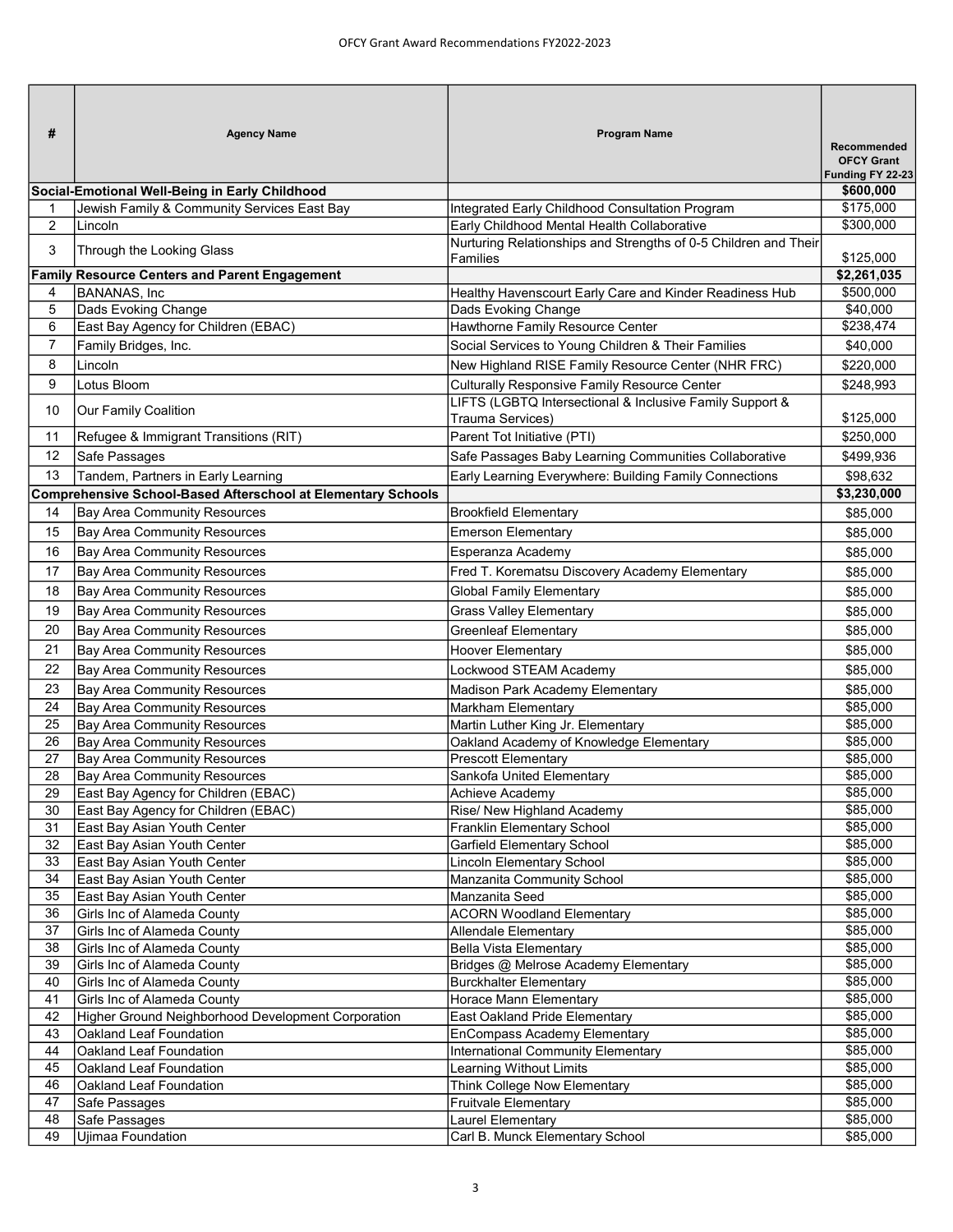| 50  | YMCA of the East Bay                                            | <b>Piedmont Avenue Elementary</b>                          | \$85,000              |
|-----|-----------------------------------------------------------------|------------------------------------------------------------|-----------------------|
| 51  | YMCA of the East Bay                                            | Reach Academy Elementary                                   | \$85,000              |
|     | <b>Comprehensive School-Based Afterschool at Middle Schools</b> |                                                            | \$1,580,000           |
| 52  | Attitudinal Healing Connection                                  | <b>Community School for Creative Education</b>             | \$100,000             |
| 53  | Bay Area Community Resources                                    | <b>Elmhurst United Middle School</b>                       | \$100,000             |
| 54  | Bay Area Community Resources                                    | Life Academy                                               | \$100,000             |
| 55  | Bay Area Community Resources                                    | Madison Park Academy 6-8                                   | \$100,000             |
| 56  | East Bay Asian Youth Center                                     | Frick United Academy of Language                           | \$100,000             |
| 57  | East Bay Asian Youth Center                                     | Roosevelt Middle School                                    | $\overline{$100,000}$ |
| 58  | East Bay Asian Youth Center                                     | Urban Promise Academy                                      | \$100,000             |
| 59  | Envisioneers Inc                                                | Greenleaf                                                  | \$80,000              |
| 60  | <b>Envisioneers Inc</b>                                         | <b>Westlake Middle</b>                                     | \$100,000             |
| 61  | Girls Inc of Alameda County                                     | La Escuelita                                               | \$100,000             |
| 62  | Girls Inc of Alameda County                                     | <b>West Oakland Middle</b>                                 | \$100,000             |
| 63  | Oakland Leaf Foundation                                         | Ascend                                                     | \$100,000             |
| 64  | Oakland Leaf Foundation                                         | <b>Bret Harte Middle School</b>                            | \$100,000             |
| 65  | Safe Passages                                                   | Coliseum College Prep Academy                              | \$100,000             |
| 66  | Safe Passages                                                   | United for Success Academy After School Program            | \$100,000             |
| 67  | Ujimaa Foundation                                               | Lazear Charter Academy                                     | \$100,000             |
|     | Middle School Engagement, Wellness, and Transitions             |                                                            | \$710,000             |
| 68  | East Oakland Boxing Association                                 | EOBA - After-school program - Grades 6-8                   | \$100,000             |
| 69  | Fresh Lifelines for Youth, Inc.                                 | FLY Middle School Program for Oakland Youth                | \$60,000              |
| 70  | Lincoln                                                         | West Oakland Initiative (WOI)                              | \$200,000             |
| 71  | Safe Passages                                                   | Elev8 Youth                                                | \$100,000             |
| 72  | The Unity Council                                               | The Unity Council Latino Men & Boys Program                | \$250,000             |
|     | <b>High School and Post-Secondary Student Success</b>           |                                                            | \$1,025,000           |
| 73  | Centro Legal de la Raza                                         | Youth Law Academy                                          | \$175,000             |
| 74  | College Track                                                   | College Track Oakland: Democratizing high school & college |                       |
|     |                                                                 | success for low-income, first-generation Oakland youth     | \$125,000             |
| 75  | Oakland International High School                               | Newcomer Youth Wellness & Leadership Initiative            | \$75,000              |
| 76  | Oakland Kids First (OKF)                                        | Knight Success: College Ready, Career Ready, and           |                       |
|     |                                                                 | <b>Community Ready</b>                                     | \$110,000             |
| 77  | Oakland Unified School District                                 | Student Engagement in Restorative Justice                  | \$150,000             |
| 78  | Refugee & Immigrant Transitions (RIT)                           | Newcomer Community Engagement Program (NCEP)               | \$150,000             |
| 79  | <b>TEAM Inc.</b>                                                | Core Program                                               | \$65,000              |
| 80  | The Center for Independent Living                               | <b>Community Connections</b>                               | \$75,000              |
| 81  | The Mentoring Center                                            | Emerge                                                     | \$100,000             |
|     | Youth Leadership & Development                                  |                                                            | \$4,070,347           |
| 82  | Alameda County Health Care Services Agency                      | Alameda County Court Appointed Special Advocates           | \$100,000             |
| 83  | American Indian Child Resource Center                           | <b>Culture Keepers</b>                                     | \$90,000              |
| 84  | Aspire Education                                                | <b>Community Reading Buddies</b>                           | \$75,000              |
| 85  | Attitudinal Healing Connection                                  | Oakland Legacy Project                                     | \$450,000             |
| 86  | <b>AYPAL: Building API Community Power</b>                      | <b>AYPAL: Building API Community Power</b>                 | \$100,000             |
| 87  | Bay Area Outreach & Recreation Program (BORP)                   | Sports & Recreation for Youth with Disabilities            | \$62,000              |
| 88  | Bay Area SCORES                                                 | Oakland SCORES                                             | \$175,000             |
| 89  | Communities United for Restorative Youth Justice                | Homies 4 Justice and Dream Beyond Bars                     | \$150,000             |
| 90  | <b>Community Works West</b>                                     | Project WHAT!                                              | \$100,000             |
| 91  | Covenant House California                                       | Covenant House California - DreamCatcher Youth Program     | \$50,100              |
| 92  | <b>Destiny Arts Center</b>                                      | Destiny in Oakland Schools                                 | \$175,000             |
| 93  | <b>Dimensions Dance Theater</b>                                 | Rites of Passage                                           | \$74,050              |
| 94  | East Oakland Youth Development Center                           | EOYDC Youth Leadership & Development Program K-8           | \$250,000             |
| 95  | Fresh Lifelines for Youth, Inc.                                 | FLY Programs for Young Leaders                             | \$99,897              |
| 96  | Friends of Peralta Hacienda Historical Park                     | Peralta Hacienda Youth Programs                            | \$225,000             |
| 97  | Museum of Children's Art (MOCHA)                                | Youth Leadership NOW: Futures Visioning through the Arts   | \$250,000             |
| 98  | Native American Health Center, Inc.                             | Indigenous Youth Leadership Development Program            | \$250,000             |
| 99  | Oakland Kids First (OKF)                                        | REAL HARD Youth Leadership Program                         | \$125,000             |
| 100 | Oakland Leaf Foundation                                         | Oakland Leaf Internship Program                            | \$150,000             |
| 101 | Oakland LGBTQ Community Center, Inc.                            | LGBTQ Youth Leadership Program                             | \$225,000             |
| 102 | Oakland Parks, Recreation & Youth Development                   | <b>Discovery Science</b>                                   | \$90,000              |
| 103 | Restorative Justice for Oakland Youth (RJOY)                    | Youth Program                                              | \$225,000             |
| 104 | Safe Passages                                                   | Get Active                                                 | \$175,000             |